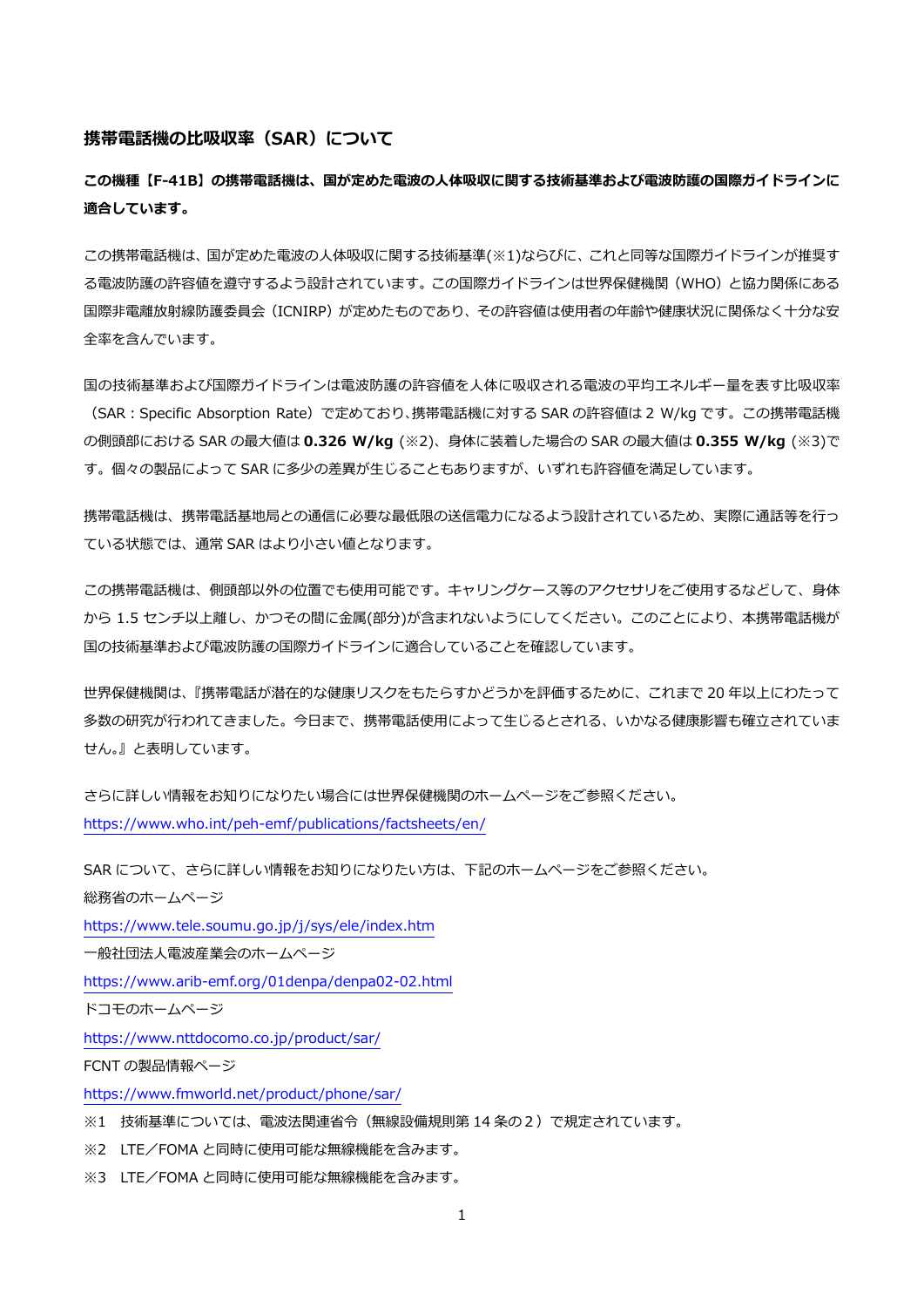## **Specific Absorption Rate (SAR) Information of Mobile Phones**

**This model [F-41B] mobile phone complies with the Japanese technical regulations and the international guidelines regarding human exposure to radio waves.**

This mobile phone was designed in observance of the Japanese technical regulations regarding exposure to radio waves (\*1) and the limits of exposure recommended in the international guidelines, which are equivalent to each other. The international guidelines were set out by the International Commission on Non-Ionizing Radiation Protection (ICNIRP), which is in collaboration with the World Health Organization (WHO), and the permissible limits include substantial safety margins designed to assure the safety of all persons, regardless of age and health conditions.

The technical regulations and the international guidelines set out the limits of exposure to radio waves as the Specific Absorption Rate, or SAR, which is the value of absorbed energy in any 10 grams of human tissue over a 6-minute period. The SAR limit for mobile phones is 2.0 W/kg.

The highest SAR value for this mobile phone when tested for use near the head is **0.326 W/kg** (\*2), and that when worn on the body is **0.355 W/kg** (\*3). There may be slight differences of the SAR values in individual product, but they all satisfy the limit. The actual value of SAR of this mobile phone while operating can be well below the indicated above. This is due to automatic changes in the power level of the device to ensure it only uses the minimum power required to access the network.

This mobile phone can be used in positions other than against your head. By using accessories such as a belt clip holster that maintains a 1.5 cm separation with no metal (parts) between it and the body, this mobile phone is certified the compliance with the Japanese technical regulations and the international guidelines.

The World Health Organization has stated that "a large number of studies have been performed over the last two decades to assess whether mobile phones pose a potential health risk. To date, no adverse health effects have been established as being caused by mobile phone use."

Please refer to the WHO website if you would like more detailed information. <https://www.who.int/peh-emf/publications/factsheets/en/>

Please refer to the websites listed below if you would like more detailed information regarding SAR. Ministry of Internal Affairs and Communications Website: <https://www.tele.soumu.go.jp/e/sys/ele/index.htm> Association of Radio Industries and Businesses Website: <https://www.arib-emf.org/01denpa/denpa02-02.html> (in Japanese only) NTT DOCOMO, INC. Website: <https://www.nttdocomo.co.jp/english/product/sar/> FCNT LIMITED Product Infomation Website: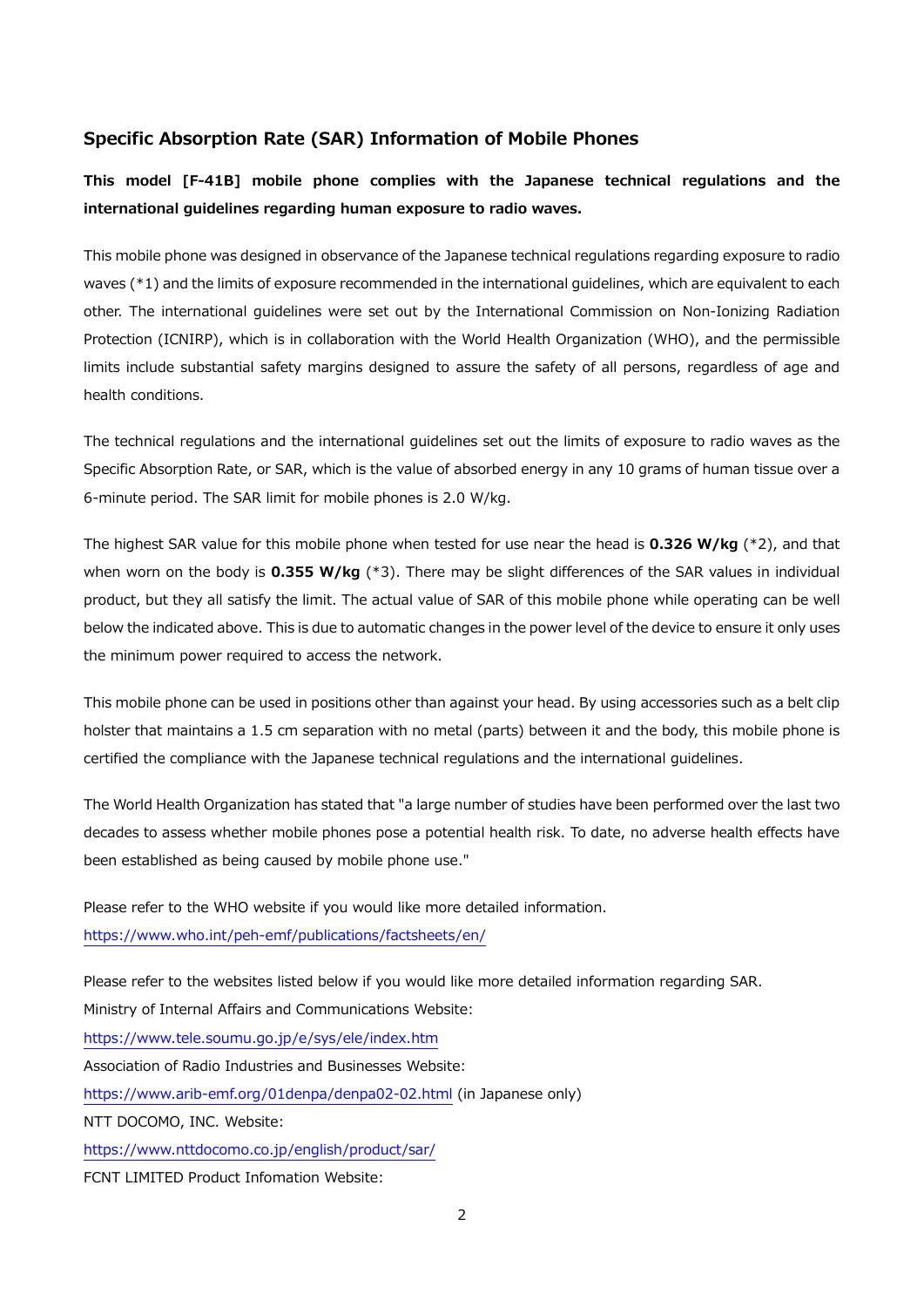## <https://www.fmworld.net/product/phone/sar/> (in Japanese only)

\*1 The technical regulations are provided in Article 14-2 of Radio Equipment Regulations, a Ministerial Ordinance of the Radio Act.

\*2 Including other radio systems that can be simultaneously used with LTE/FOMA.

\*3 Including other radio systems that can be simultaneously used with LTE/FOMA.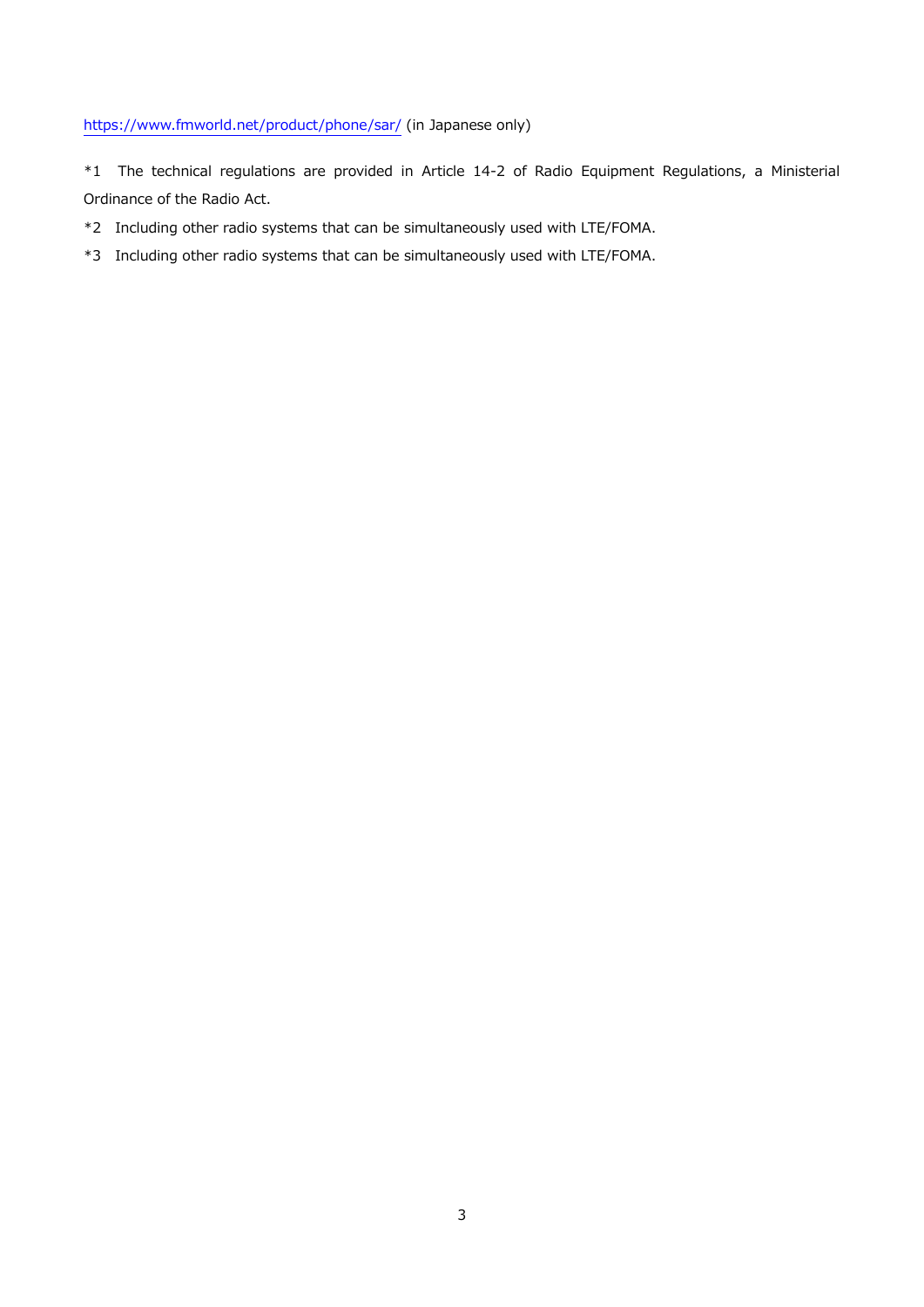#### **FCC RF Exposure Information**

This model phone meets the U.S. Government's requirements for exposure to radio waves. This model phone contains a radio transmitter and receiver. This model phone is designed and manufactured not to exceed the emission limits for exposure to radio frequency (RF) energy as set by the FCC of the U.S. Government. These limits are part of comprehensive guidelines and establish permitted levels of RF energy for the general population. The guidelines are based on standards that were developed by independent scientific organizations through periodic and thorough evaluation of scientific studies. The exposure standard for wireless mobile phones employs a unit of measurement known as the Specific Absorption Rate (SAR). The SAR limit set by the FCC is 1.6 W/kg. Tests for SAR are conducted using standard operating positions as accepted by the FCC with the phone transmitting at its highest certified power level in all tested frequency bands. Although the SAR is determined at the highest certified power level, the actual SAR level of the phone while operating can be well below the maximum value. This is because the phone is designed to operate at multiple power levels so as to use only the power required to reach the network. In general, the closer you are to a wireless base station antenna, the lower the power output level of the phone. Before a phone model is available for sale to the public, it must be tested and certified to prove to the FCC that it does not exceed the limit established by the U.S. government-adopted requirement for safe exposure. The tests are performed on position and locations (for example, at the ear and worn on the body) as required by FCC for each model. The highest SAR value for this model phone as reported to the FCC, when tested for use at the ear, is **0.79 W/kg**\*, and when worn on the body, is **1.57 W/kg**\*. (Body-worn measurements differ among phone models, depending upon available accessories and FCC requirements). While there may be differences between the SAR levels of various phones and at various positions, they all meet the U.S. government requirements. The FCC has granted an Equipment Authorization for this model phone with all reported SAR levels evaluated as in compliance with the FCC RF exposure guidelines. SAR information on this model phone is on file with the FCC and can be found under the Equipment Authorization Search section at<https://www.fcc.gov/oet/ea/fccid/> (please search on FCC ID **2AYY9FMP182**). For body worn operation, this phone has been tested and meets the FCC RF exposure guidelines. Please use an accessory designated for this product or an accessory which contains no metal and which positions the handset a minimum of 0.5 cm from the body.

・In the United States, the SAR limit for wireless mobile phones used by the general public is 1.6 Watts/kg (W/kg), averaged over one gram of tissue. SAR values may vary depending upon national reporting requirements and the network band.

\* Including other radio systems that can be simultaneously used with cellular radio wave.

This equipment has been tested and found to comply with the limits for a Class B digital device, pursuant to part 15 of the FCC Rules. These limits are designed to provide reasonable protection against harmful interference in a residential installation. This equipment generates, uses and can radiate radio frequency energy and, if not installed and used in accordance with the instructions, may cause harmful interference to radio communications. However, there is no guarantee that interference will not occur in a particular installation. If this equipment does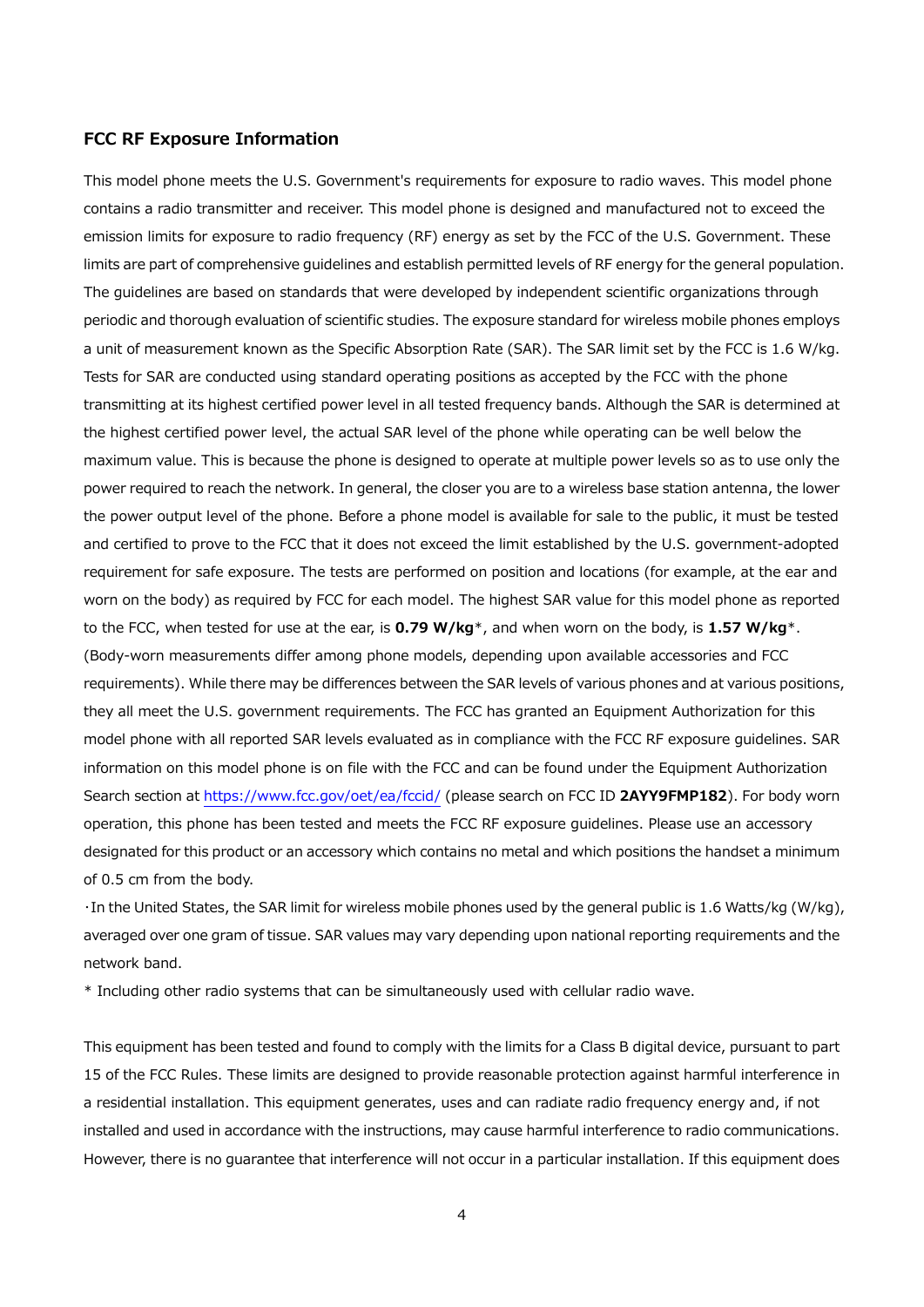cause harmful interference to radio or television reception, which can be determined by turning the equipment off and on, the user is encouraged to try to correct the interference by one or more of the following measures:

- Reorient or relocate the receiving antenna.
- Increase the separation between the equipment and receiver.
- Connect the equipment into an outlet on a circuit different from that to which the receiver is connected.
- Consult the dealer or an experienced radio/TV technician for help.